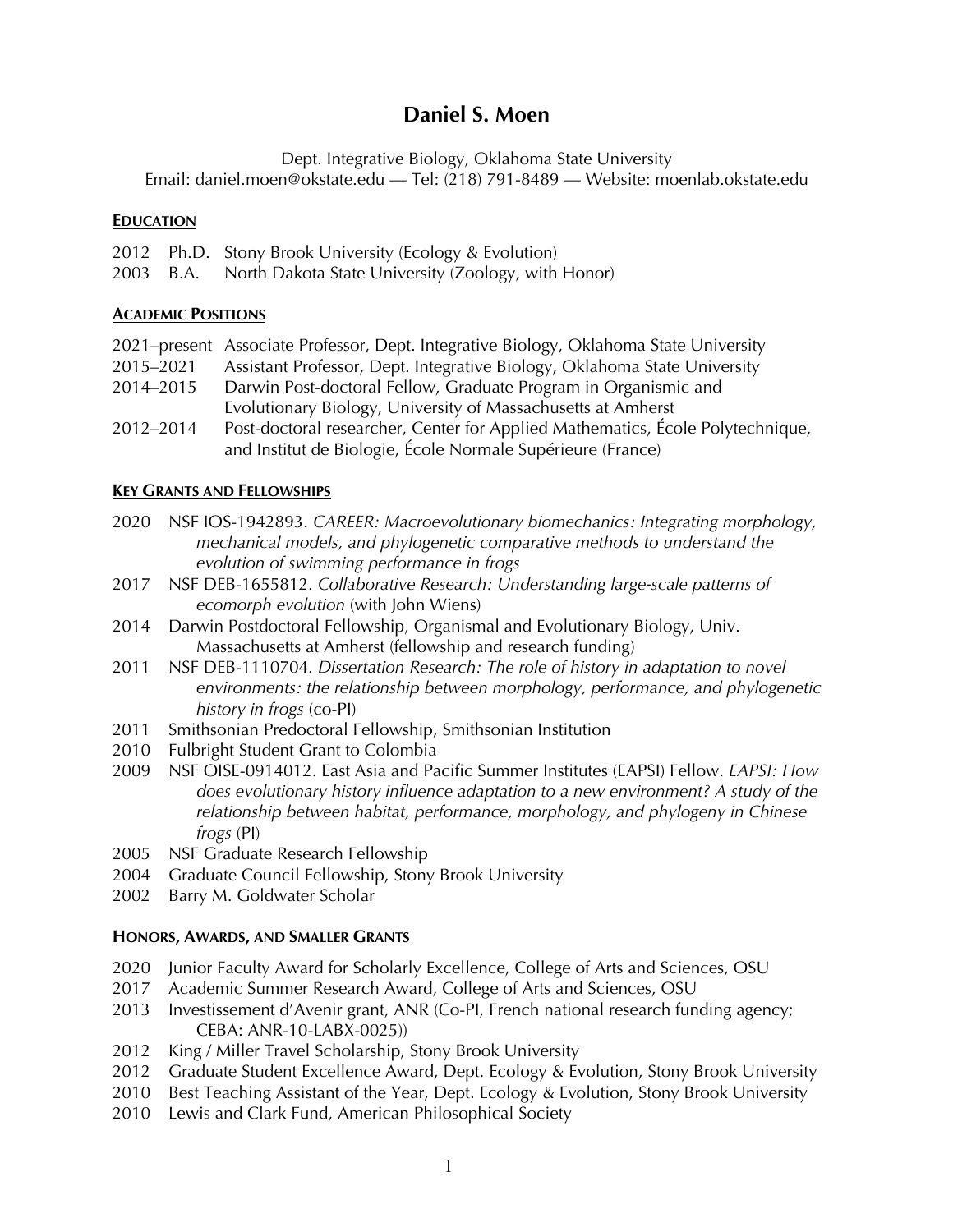# D. S. Moen – CV

- 2010 Tinker Field Research Grant for field research in Latin America
- 2005 Seibert Award for best student talk in evolution/systematics, Society for the Study of Amphibians and Reptiles, Annual Joint Meeting of Ichthyologists and Herpetologists

#### **PUBLICATIONS (\*Mentored Graduate Student; +Mentored Undergraduate)**

#### *Accepted/In press*

- 1. **Moen, D. S.**, E. Cabrera-Guzmán, I. W. Caviedes-Solis, E. González-Bernal, and A. R. Hanna\*. 2022. Phylogenetic analysis of adaptation in comparative physiology and biomechanics: overview and a case study of thermal physiology in treefrogs. *Journal of Experimental Biology.*  \*\*For special issue in February 2022: "Building new paradigms in comparative physiology and biomechanics". Accepted 7 October 2021 (available on request).
- 2. **Moen, D. S.** 2021. Improving inference and avoiding over-interpretation of hidden-state diversification models: specialized plant breeding has no effect on diversification in frogs. *Evolution*. Accepted 4 May 2021 (available on request).
- 3. **Moen, D. S.,** R. N. Ravelojaona\*, C. R. Hutter, and J. J. Wiens. 2021. Testing for adaptive radiation: a new approach applied to Madagascar frogs. *Evolution*. In press. https://doi.org/10.1111/evo.14328.

## *Published*

- 4. Prinzing, A., S. Pavoine, H. Jactel, J. Hortal, S. Hennekens, W. Ozinga, I. Bartish, M. Helmus, I. Kühn, **D. S. Moen**, E. Weiher, M. Braendle, M. Winter, C. Violle, P. Venail, O. Purschke, and B. Yguel. 2021. Disturbed habitats locally reduce the signal of deep evolutionary history in functional traits of plants. *New Phytologist* 232:1849–1862.
- 5. Kasoju, V. T., **D. S. Moen,** M. P. Ford, T. T. Ngo, and A. Santhanakrishnan. 2021. Interspecific variation in bristle number on forewings of tiny insects does not influence clap-and-fling aerodynamics. *Journal of Experimental Biology* 224:jeb239798.
- 6. Mendoza\*, E., E. Azizi, and **D. S. Moen**. 2020. What explains vast differences in jumping power within a clade? Diversity, ecology, and evolution of anuran jumping power. *Functional Ecology* 34:1053–1063. \*\*"Behind the paper" feature in the official blog of *Functional Ecology*
- 7. Juarez\*, B. H., **D. S. Moen**, and D. C. Adams. 2020. A morphological method to approximate jumping performance in anurans for macroevolutionary studies. *Evolutionary Biology* 47:260– 271.
- 8. Billaud, O., **D. S. Moen**, T. L. Parsons, and H. Morlon. 2020. Estimating diversity through time using molecular phylogenies: old and species-poor frog families are the remnants of a diverse past. *Systematic Biology* 69:363–383.
- 9. **Moen, D. S.** 2019. What determines the distinct morphology of species with a particular ecology? The roles of many-to-one mapping and trade-offs in the evolution of frog ecomorphology and performance. *American Naturalist* 194:E81–E95.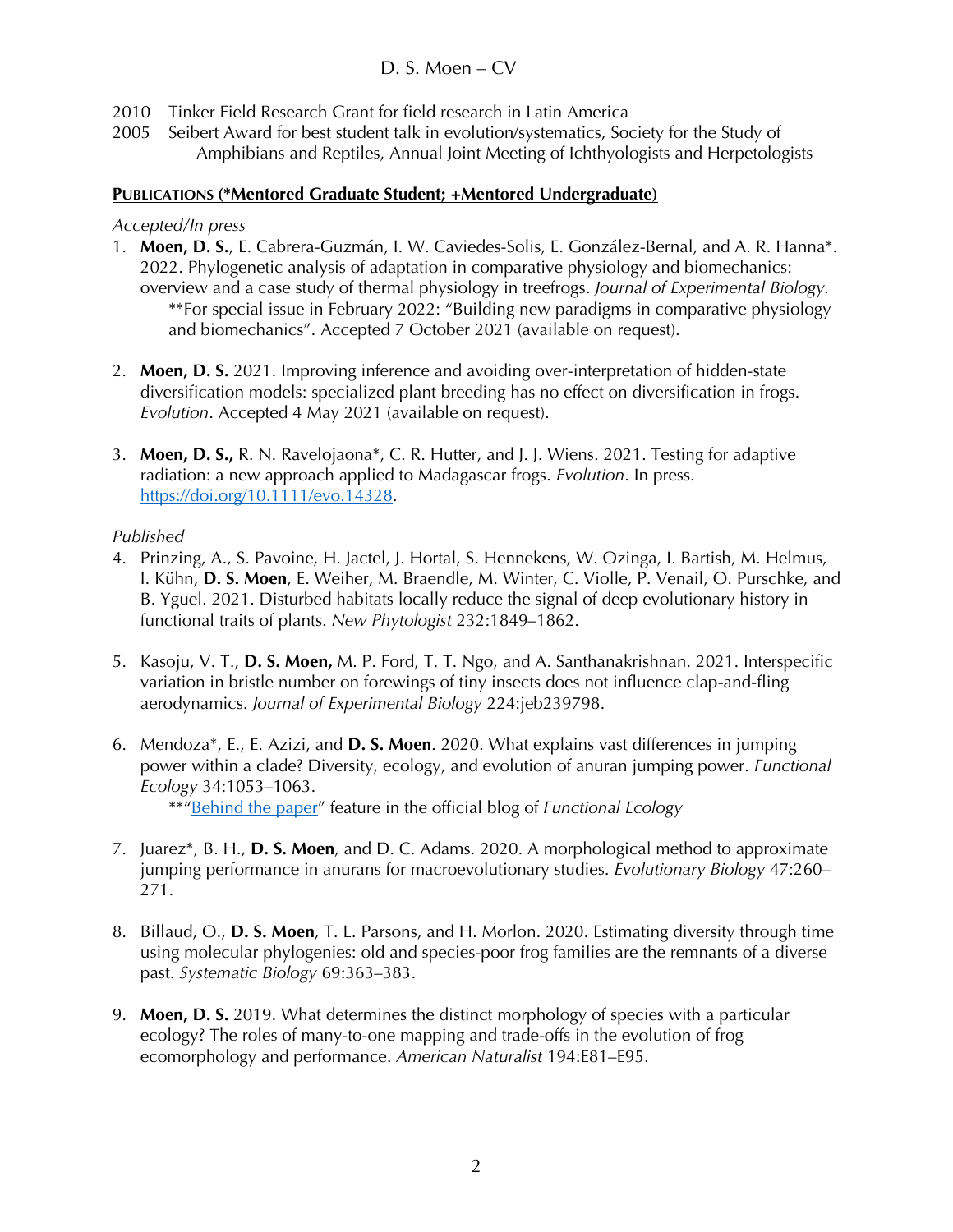- 10. Kulyomina<sup>+</sup>, J., **D. S. Moen**, and D. J. Irschick. 2019. Does habitat use predict body size and shape in geckos? *Journal of Morphology* 280:722–730.
- 11. **Moen, D. S.,** and J. J. Wiens. 2017. Microhabitat and climatic niche change explain patterns of diversification among frog families. *American Naturalist* 190:29–44.
- 12. Bars-Closel, M., T. Kohlsdorf, **D. S. Moen,** and J. J. Wiens. 2017. Diversification rates are more strongly related to microhabitat than climate in squamate reptiles (lizards and snakes). *Evolution* 71:2243–2261.
- 13. **Moen, D. S.,** H. Morlon, and J. J. Wiens. 2016. Testing convergence versus history: convergence dominates phenotypic evolution for over 150 million years in frogs. *Systematic Biology* 65:146–160.
- 14. Yguel, B., H. Jactel, I. S. Pearse, **D. S. Moen,** M. Winter, J. Hortal, M. R. Helmus, I. Kühn, S. Pavoine, O. Purschke, E. Weiher, C. Violle, W. Ozinga, M. Brändle, I. Bartish, and A. Prinzing. 2016. The evolutionary legacy of diversification predicts ecosystem function. *American Naturalist* 188:388–410.
- 15. **Moen, D. S.**, and H. Morlon. 2014. Why does diversification slow down? *Trends in Ecology and Evolution* 29:190–197.
- 16. **Moen, D. S.**, and H. Morlon. 2014. From dinosaurs to modern bird diversity: Extending the time-scale of adaptive radiation. *PLoS Biology*. 12:e1001854. (Invited commentary).
- 17. **Moen, D. S.**, D. J. Irschick, and J. J. Wiens. 2013. Evolutionary conservatism and convergence both lead to striking similarity in ecology, morphology, and performance across continents in frogs. *Proceedings of the Royal Society of London B* 280:20132156.
- 18. Wiens, J. J., R. A. Pyron, and **D. S. Moen**. 2011. Phylogenetic origins of local-scale diversity patterns and the causes of Amazonian megadiversity. *Ecology Letters* 14:643–652.
- 19. Wiens, J. J., C. A. Kuczynski, X. Hua, and **D. S. Moen**. 2010. An expanded phylogeny of treefrogs (Hylidae) based on nuclear and mitochondrial sequence data. *Molecular Phylogenetics and Evolution* 55:871–882.
- 20. **Moen, D. S.**, S. A. Smith, and J. J. Wiens. 2009. Community assembly through evolutionary diversification and dispersal in Middle American treefrogs. *Evolution* 63:3228–3247. \*\*Third runner-up, Herpetologists' League Graduate Research Award (best talk at Annual Joint Meeting of Ichthyologists and Herpetologists)
- 21. **Moen, D. S.,** and J. J. Wiens. 2009. Phylogenetic evidence for competitively driven divergence: body-size evolution in Caribbean treefrogs (Hylidae: *Osteopilus*). *Evolution* 63:195–214. \*\*Finalist, Ernst Mayr Award competition, best student paper award of the Society of Systematic Biologists

**\*\***Cedar Brook Award for best talk at the departmental retreat, Dept. Ecology and Evolution, Stony Brook University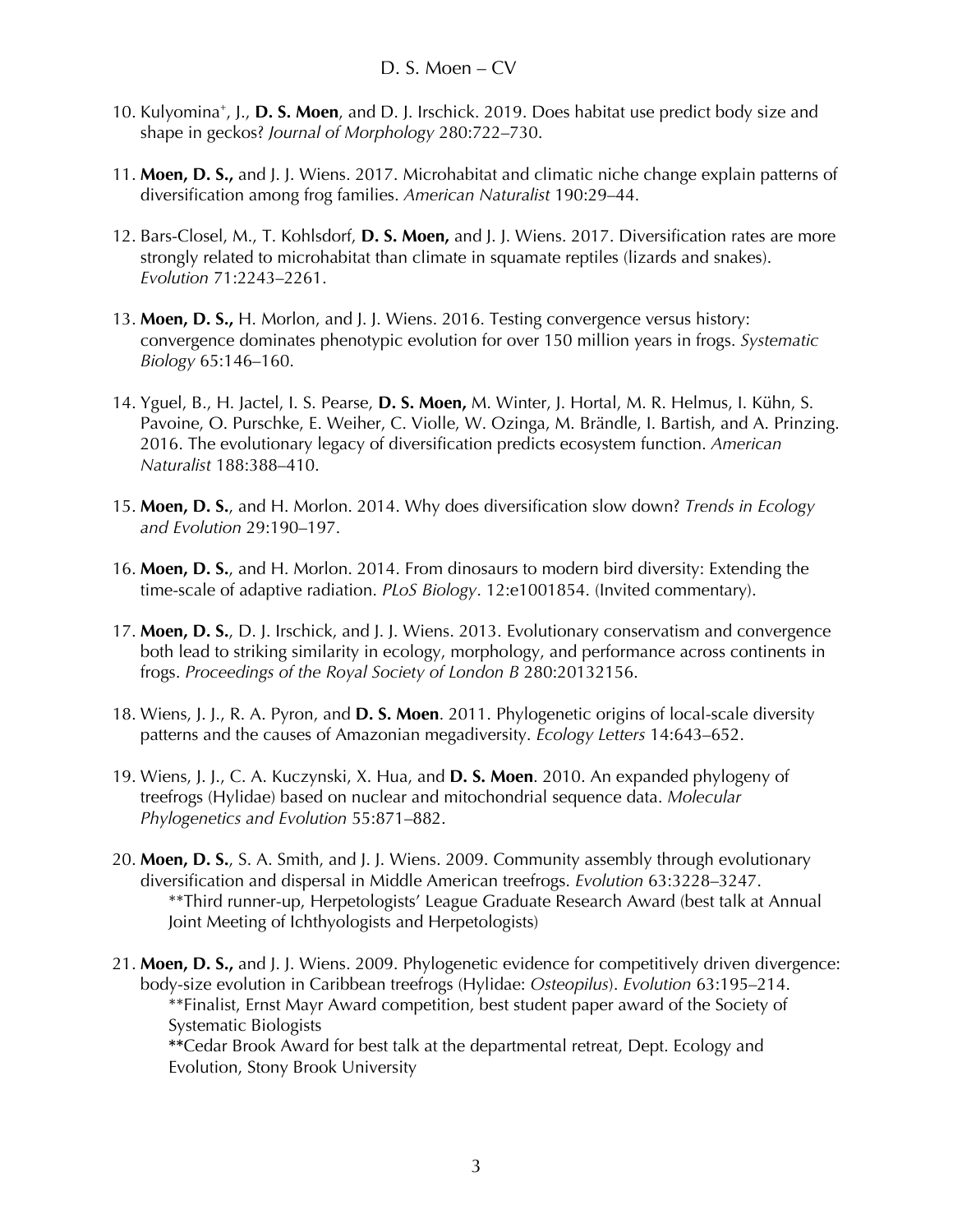- 22. Wiens, J. J., and **D. S. Moen**. 2008. Missing data and the accuracy of Bayesian phylogenetics. *Journal of Systematics and Evolution* 46:307–314. \*\*Outstanding Paper Award from journal (of papers published from 2008–2013)
- 23. **Moen, D. S.** 2006. Cope's rule in cryptodiran turtles: do the body sizes of extant species reflect a trend of phyletic size increase? *Journal of Evolutionary Biology* 19:1210–1221.
- 24. Wiens, J. J., C. H. Graham, **D. S. Moen**, S. A. Smith, and T. W. Reeder. 2006. Evolutionary and ecological causes of the latitudinal diversity gradient in hylid frogs: treefrog trees unearth the roots of high tropical diversity. *American Naturalist* 168:579–596.
- 25. **Moen, D. S.** and C. A. Stockwell. 2006. Specificity of the monogenean *Gyrodactylus tularosae*, Kritsky and Stockwell, 2005, to its natural host, the White Sands pupfish (*Cyprinodon tularosa*, Miller and Echelle 1975). *Comparative Parasitology* 73:278–281.
- 26. **Moen, D. S.**, C. T. Winne, and R. N. Reed. 2005. Habitat-mediated shifts and plasticity in the evaporative water loss rates of two congeneric pitvipers (Squamata, Viperidae, *Agkistrodon*). *Evolutionary Ecology Research* 7:759–766.

#### **INVITED RESEARCH PRESENTATIONS**

- 2020 Dept. Integrative Biology, Oklahoma State University (tenure seminar)
- 2019 Dept. Biology, University of Oklahoma
- 2019 Dept. Biological Sciences, Wichita State University
- 2019 Dept. Ecology, Evolution, and Organismal Biology, Iowa State University
- 2018 Estación Biológica de Doñana, CSIC, Sevilla, Spain
- 2018 Centro Interdisciplinario de Investigación para el Desarrollo Integral Regional (CIIDIR) Oaxaca, Oaxaca City, México (given in Spanish)
- 2018 Dept. Anatomy, Oklahoma State University-Health Sciences Center
- 2017 Dept. Physiological Sciences, Oklahoma State University
- 2016 Dept. of Ecology and Evolutionary Biology, University of Arizona
- 2016 Biodiversity Institute and Natural History Museum, University of Kansas (Herpetology Lunch brown-bag seminar)
- 2016 Dept. Plant Biology, Ecology, and Evolutionary Biology, Oklahoma State University.
- 2015 Dept. Biological Science, University of Tulsa
- 2014 Instituto de Biología, Universidad Nacional Autónoma de México (given in Spanish)
- 2014 Dept. Zoology, Oklahoma State University
- 2014 Séminaire d'Ecologie, Systématique et Evolution, Orsay, France
- 2014 Séminaire Evolution et Diversité Biologique, Toulouse, France
- 2014 Graduate Program in Organismic and Evolutionary Biology, Univ. Massachusetts Amherst
- 2014 Graduate Program in Ecology, Evolutionary Biology, and Behavior, Michigan State University
- 2013 Séminaire d'Origine, Structure, et Evolution de la Biodiversité, Muséum Nationale d'Histoire Naturelle, Paris, France
- 2013 Oxford Brookes University, Oxford, United Kingdom
- 2013 Estación Biológica de Doñana, CSIC, Sevilla, Spain
- 2012 Chaire Modélisation Mathématique et Biodiversité, Muséum National d'Histoire Naturelle, Paris, France.
- 2012 California Academy of Sciences, San Francisco, CA
- 2011 Tropical Ecology Research Facility, University of Sydney, Northern Territory, Australia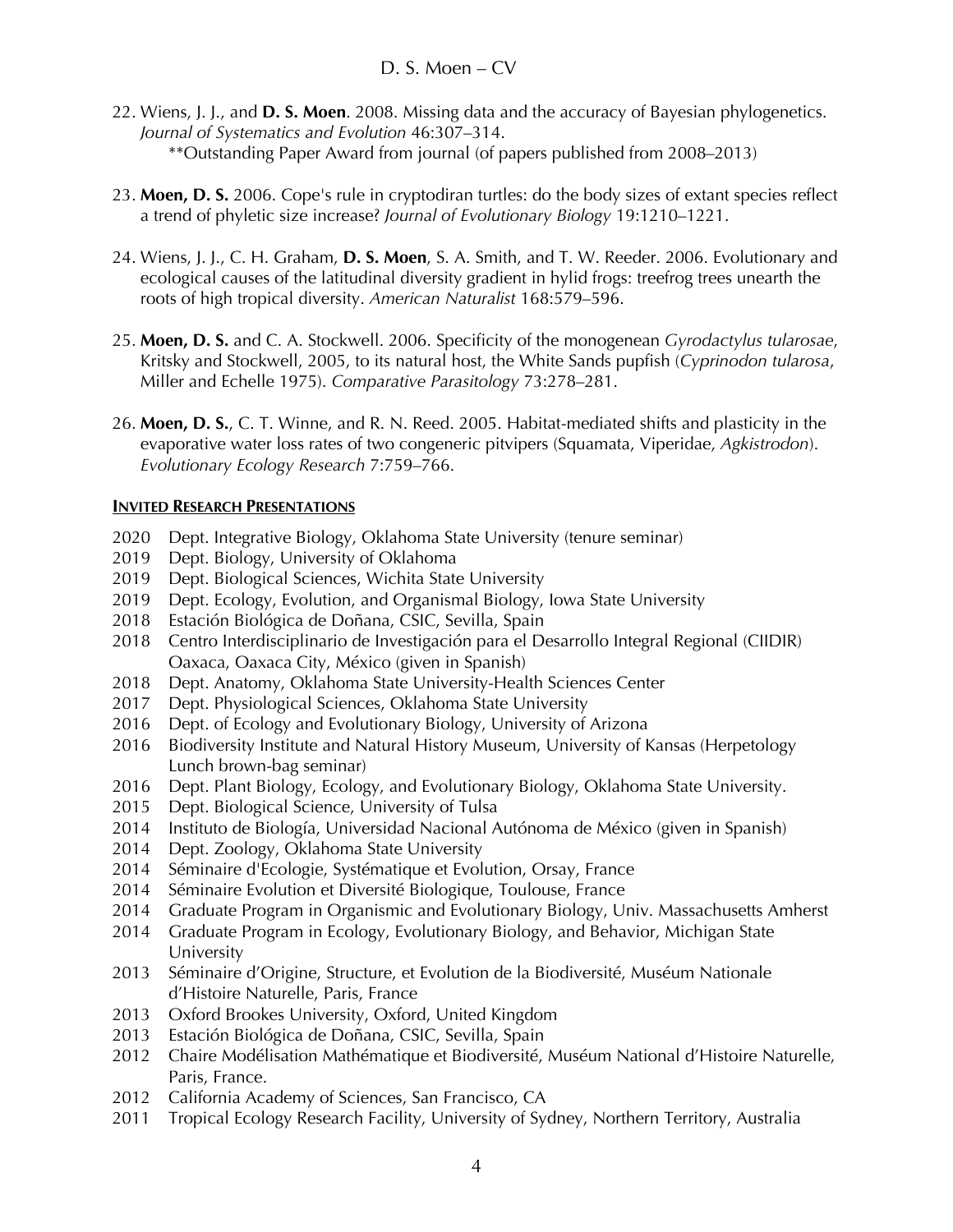- 2010 Universidad de Los Andes, Bogotá, Colombia
- 2009 Fudan University, Shanghai, China
- 2009 Kunming Institute of Zoology, Kunming, Yunnan, China

#### **TEACHING EXPERIENCE**

#### **Oklahoma State University, Stillwater, OK, USA**

- Instructor, BIOL 4484/5484: Animal Locomotion (every two years in the fall; 4-credit graduate/upper-level undergraduate course with lab; typical enrollment 20 students; funds from CAREER award support undergraduate research in the class)
- Instructor, BIOL 4184/5184: Herpetology (annually in the spring; 4-credit graduate/upper-level undergraduate course with lab; typical enrollment of 20 students)

Instructor, BIOL 4133: Evolution (most semesters from 2016–2019; 3-credit senior-level undergraduate course; typical enrollment of 70 students)

Instructor, BIOL 5010: Graduate Seminar, "Evolutionary Correlation and Regression" (Fall 2020; 1 credit; 5 students)

Prof. Development: edX, "The Inclusive STEM Teaching Project" (Oct.–Nov. 2021)

## **University of Massachusetts, Amherst, MA, USA**

Instructor, Writing in Biology (Spring 2015; 3-credit undergraduate course; 30 students) Instructor, Graduate Student Seminar Series (Spring 2015; 1-credit graduate course; 10 students)

Instructor, OEB Proseminar (Fall 2014; 1-credit graduate prof. develop. course; 7 students)

**Instituto de Biología, Universidad Nacional Autónoma de México, Mexico City, Mexico** Instructor, "A workshop on the relationship between trait evolution and species diversification, with a focus on the R package *diversitree*" (Oct. 2014; 3-day computer-based workshop; 25 participants)

## **La Universidad de Los Andes, Bogotá, Colombia**

Co-Instructor, Historical Approaches in Biodiversity Studies (Spring 2011; 3-credit graduate course on phylogenetic comparative analysis; 18 students)

## **Stony Brook University, Stony Brook, NY, USA**

Co-Instructor, How Science Works (Fall 2009; 3-credit course for non-science majors; 50 students)

Teaching Assistant, Biometry (Spring 2009; graduate course; **Best Teaching Assistant of the Year departmental award**)

Student writing tutor, NSF Alliances for Graduate Education and the Professoriate (2006–2010; lead instructor: 2008–2010)

Teaching Assistant, Herpetology (Spring 2006)

Teaching Assistant, Foundations of biology: organisms to ecosystems (Fall 2004)

## **RESEARCH MENTORSHIP**

## **Post-doctoral researchers**

Monique Simon (2021–present) Gen Morinaga (2019–2021) S. P. Vijayakumar (2017–2018)

## **Graduate students**

Mitchell Aldridge (M.S.; thesis advisor; 2021–present) Jack Spicer (M. S.; thesis advisor; 2018–2021) Branly Soh (University of Dschang, Cameroon, M.S.; research mentor; 2018) Rojo Ravelojaona (Université d'Antananarivo M.S.; research mentor; 2017–present)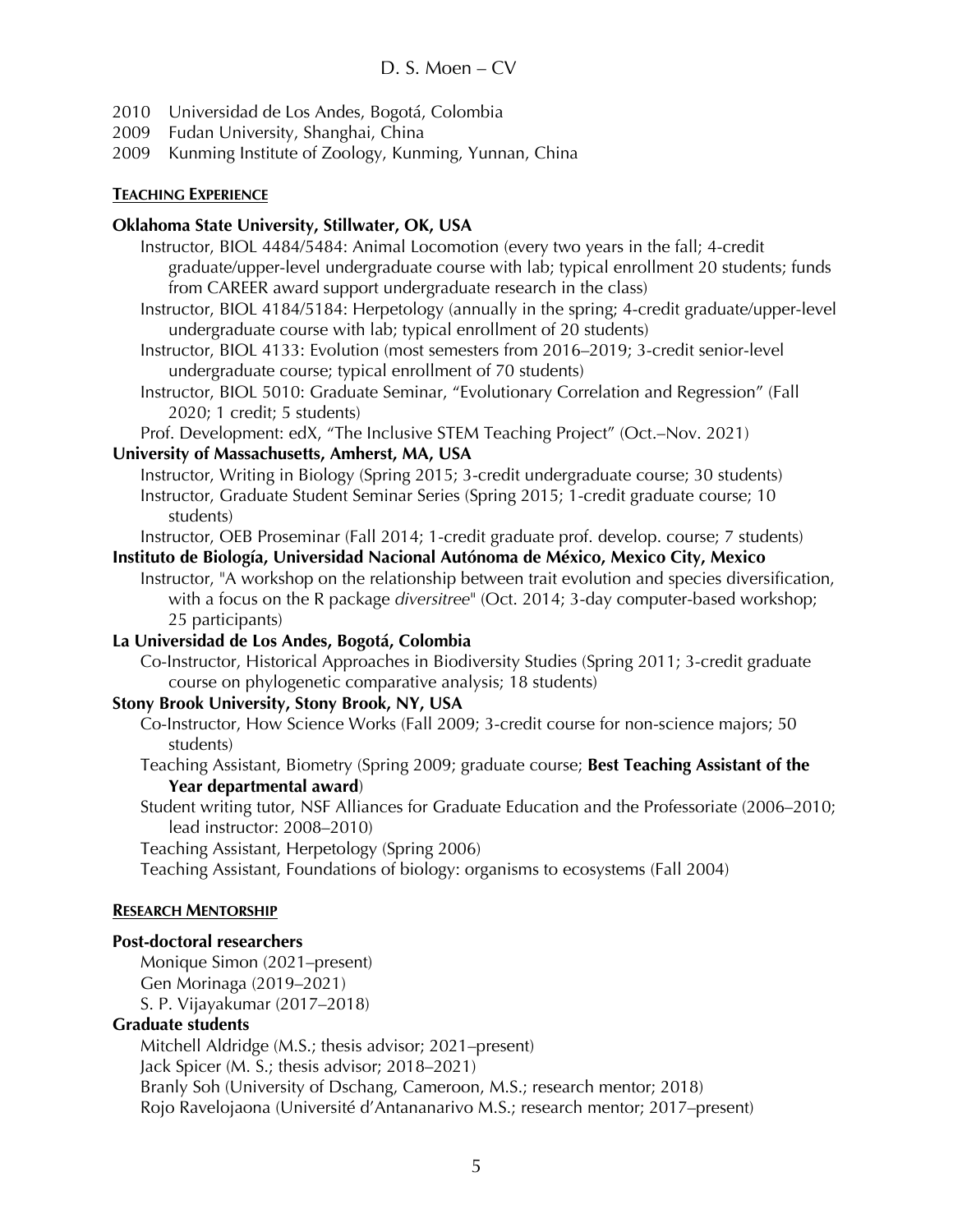Alison Hanna (M. S.; thesis advisor; 2016–2019) Bryan Juarez (Iowa State University, Ph.D.; research mentor; 2016–2021) Elizabeth Mendoza (M. S.; thesis advisor; 2016–2018) **Undergraduate students**  Alex Fery (2020; REU fellow) Connor Slattery (2020; REU fellow) Megan Adler (2019–2020; research volunteer) Hayden Dupire (2019; HHMI Life Sciences Freshman Research Scholar) Andres Vargas (2019; REU fellow) Steven Starr (2019; REU fellow) Alexander Zakrzewicz (2019; Pre-service Teacher research mentorship) Eleanor Shore (2019; research volunteer) Alexis Butefish (2018–2019; HHMI Life Sciences Freshman Research Scholar) Morgan Page (Fall 2018; research volunteer) Antonio Loper (2017–2019; undergraduate honors thesis) Baylee Rae (2017–2019; independent study, lab technician) Mardi Wisdom (2017–2019; undergraduate honors thesis) Colton Farmer (2017–2018; independent study) Halee Brew (2017–2018; HHMI Life Sciences Freshman Research Scholar) Loretta Lacy (2017–2018; HHMI Life Sciences Freshman Research Scholar) Krista Thomas (2017–2018; research volunteer) Madison Stevens (2017–2018; REU fellow and independent study) Joseph Tucker (Fall 2017; research volunteer) Kelsey Speer (all of 2017; undergraduate honors thesis) Ulysses de la Rosa (2016–2017; research volunteer and independent study) Dalton Hanson (2015–2017; independent study, lab technician) Melissa Koehler (2016; NSF URM research scholar) Kate Adams (2015–2016; HHMI Life Sciences Freshman Research Scholar) Roy Cruz (2016; independent study) Chris Williams (2016; independent study) Marianne Caron (2015–2016; research volunteer, lab technician) Elissa Brouwer (2015; HHMI Life Sciences Freshman Research Scholar) Michelle Tran (2015; independent study) Yuliya Kulyomina (01/2015–01/2019; independent study at Umass Amherst) Meaghan Wheeler (12/2014–04/2016; independent study at Umass Amherst) Lauren Malave (09/2009–05/2010; honors thesis at Stony Brook Univ.) **Ph. D. Committees** Ryan Sherman, Integrative Biology (2015–2019) Ryan Shannon, Integrative Biology (2018–present) Jay Walton, Integrative Biology (2018–present) Vishwa Teja Kasoju, Mechanical and Aerospace Engineering (2018–present) Mitchell Ford, Mechanical and Aerospace Engineering (2019–present) Aintzane Santaquiteria Gil, University of Oklahoma Dept. Biology (2019–present) Nathan Ong, OSU Center for Health Sciences, Paleontology Program (2020–present) Nathan Taylor, Plant Biology, Ecology, and Evolution (2021–present) **M.S. Committees** Tyler Ryan, Integrative Biology (2017–2018)

#### Elizabeth Dawkins, Integrative Biology (2017–2019) Rachael Brodsky, Integrative Biology (2020–present)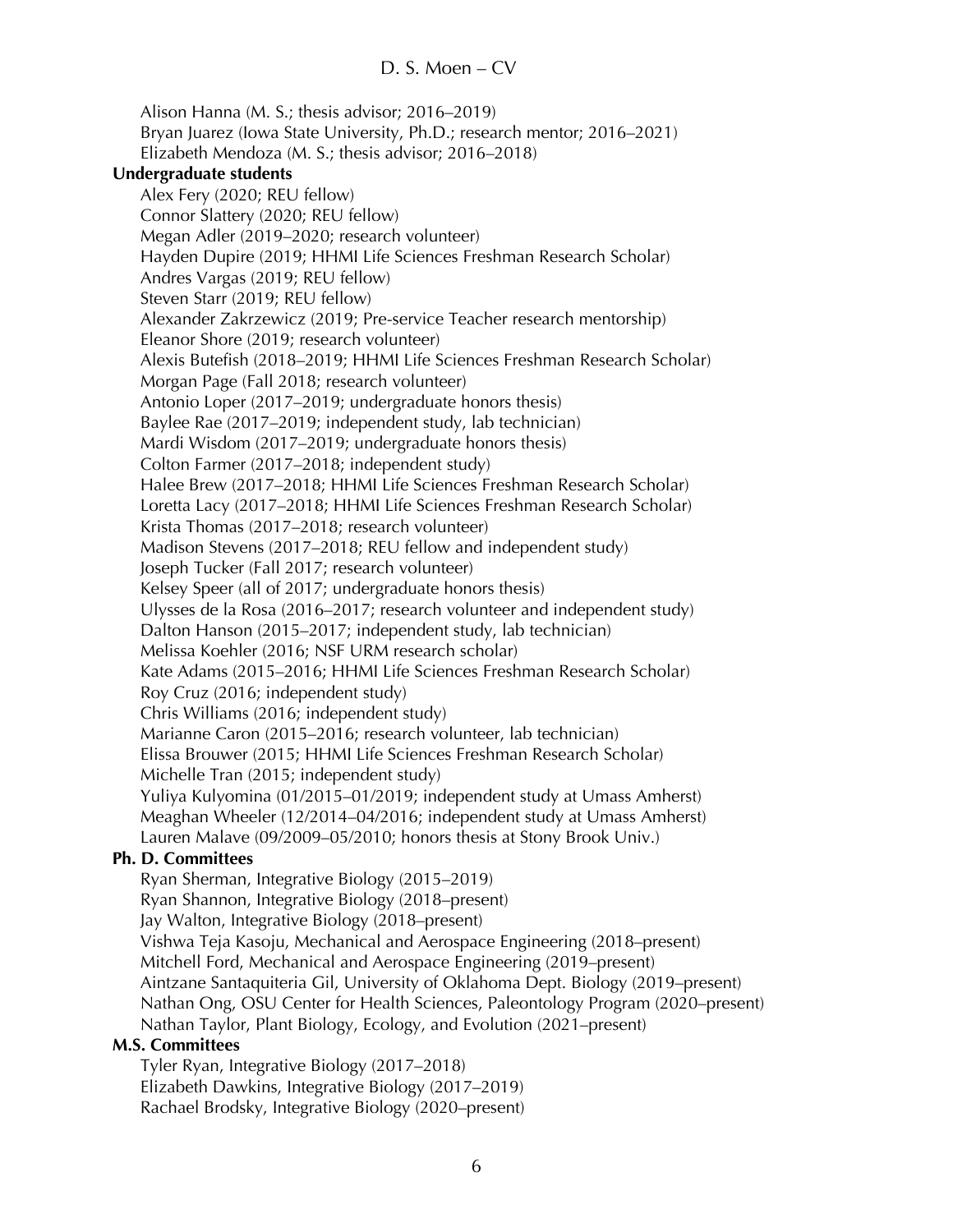## **PROFESSIONAL AFFILIATIONS**

American Society of Naturalists (2012–present) Society for the Study of Reptiles and Amphibians (2002–present) Society for the Study of Evolution (2003–present) Society for Integrative and Comparative Biology (2016–present) Society for Systematic Biologists (2004–present)

# **PROFESSIONAL SERVICE**

## **Professional reviews**

*American Naturalist, Axios Reviews, Biology Letters, Caldasia, Ecography, Ecology Letters, Evolution, Evolutionary Ecology, Functional Ecology, Global Ecology and Biogeography, Journal of Biogeography, Journal of Evolutionary Biology, Journal of Heredity, Journal of Herpetology, Journal of Morphology, Journal of Zoology, Methods in Ecology and Evolution, Molecular Phylogenetics and Evolution, Nature Ecology and Evolution, Oecologia, Proceedings of the National Academy of Sciences of the United States, Proceedings of the Royal Society of London B., Systematic Biology*

## **Editorial service**

Board of Reviewing Editors, *Journal of Evolutionary Biology* (2018–present)

## **Proposal reviews**

NSF DEB Evolutionary Ecology (2016)

## **Service to Oklahoma State University**

College of Arts and Sciences Scholarship Committee (2018–present) Judged posters at the Spring 2017 Graduate College research symposium Judged research talks at the Spring 2016 OSU Graduate Research Symposium OSU Interdepartmental workshop: Transitioning from student to faculty (panel member; 2016)

## **Service to OSU Dept. Integrative Biology**

Departmental website design and maintenance (2020–present) Interim Director of the Collection of Vertebrates (2020–present) Animal Use committee (2020–present) Technology committee (2017–2020; Chair 2019–2020) Seminar committee (2015–2018; Chair 2017–2018) Asst. Professor search committee (Fall 2017; Fall 2019)

## **Service to Professional Societies**

- "Ask an Expert" booth, Society for Integrative and Comparative Biology (SICB) Div. of Phylogenetic and Comparative Biology (SICB Annual Meeting 2019)
- Wake Award student poster competition judge, SICB Div. of Phylogenetic and Comparative Biology (SICB Annual Meetings, 2017 and 2019)

## **Reviewer of scientific content**

Educational film EVO: Ten Questions Everyone Should Ask about Evolution, by John Feldman (Hummingbird Films; http://www.hummingbirdfilms.com/evo.html)

## **Outreach talks**

- Oklahoma State University Science Café: "Why and how evolution repeats itself: studies of frogs and toads" (Stillwater, OK; 15 November 2016)
- OSU Exotics Club: "Herpetology in Madagascar" (educational talk for 10 students; 29 March 2018)
- OSU Student Chapter of the Wildlife Society: "Recognizing and handling venomous snakes in the wild" (Stillwater, OK; 2 October 2018)